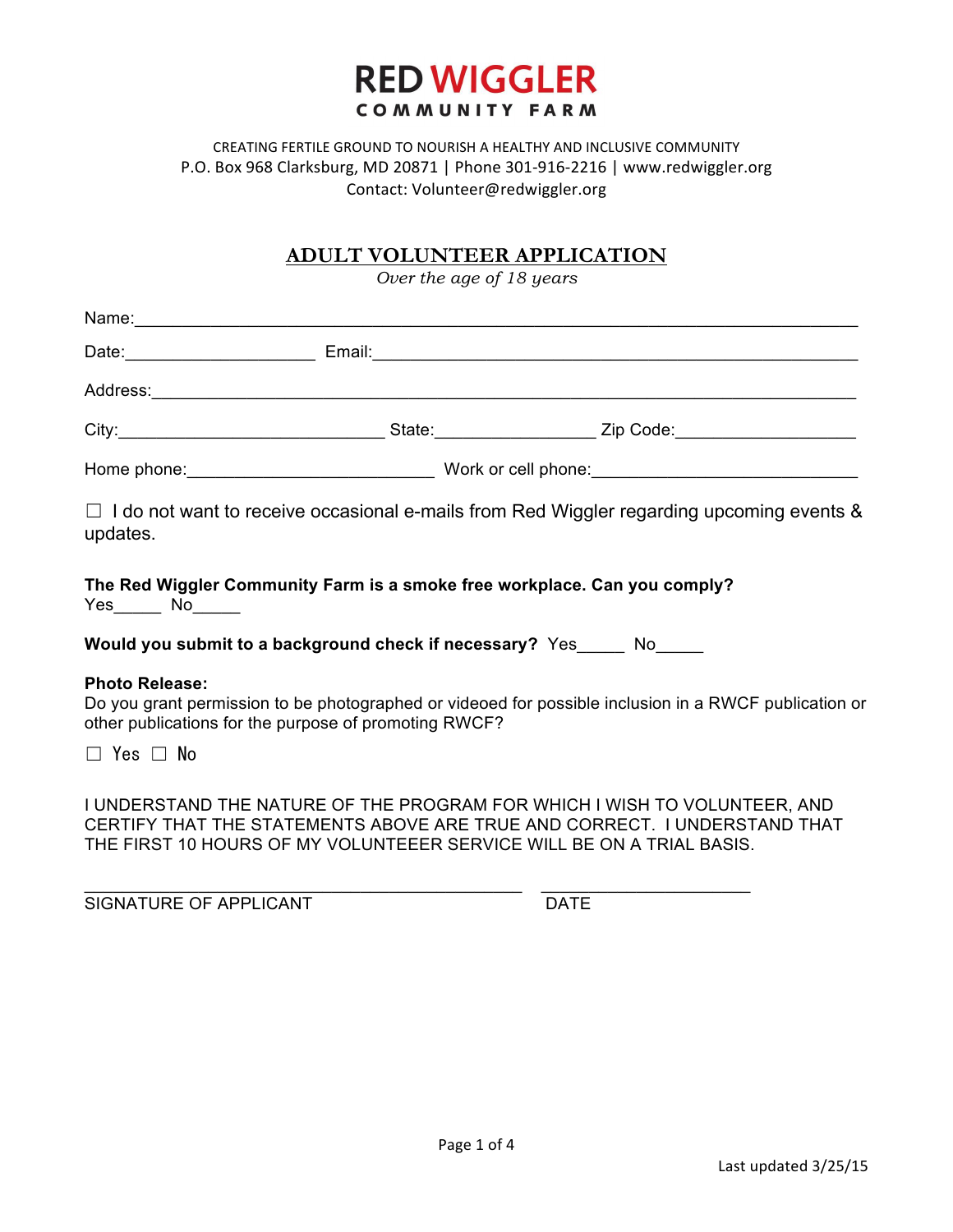|                                                                                  | For office use:          |            |    |
|----------------------------------------------------------------------------------|--------------------------|------------|----|
|                                                                                  | <b>Orientation Date:</b> |            |    |
|                                                                                  |                          |            |    |
| No experience is necessary for this position. For our records,                   | First Day:               |            |    |
| records, do you have experience                                                  |                          | <u>Yes</u> | No |
| working in a greenhouse? Including seeding, transplanting and/or watering?       |                          |            |    |
| planting seeds or transplants?                                                   |                          |            |    |
| harvesting vegetables? Including bunching greens and/or digging root vegetables? |                          |            |    |
| handling vegetables after harvesting, including washing,                         |                          |            |    |
| sorting, and weighing vegetables?                                                |                          |            |    |
| doing field maintenance activities, including weeding                            |                          |            |    |
| thinning, mulching, and/or raking?                                               |                          |            |    |
| working with or interacting with adults with disabilities?                       |                          |            |    |

### **Do you need to fulfill a specific requirement for service hours:** ☐ Yes ☐ No

| $\Box$ School | # of hours |
|---------------|------------|
|               |            |

□ Court Mandated # of hours

☐ Other: \_\_\_\_\_\_\_\_\_\_\_\_\_\_\_ \_\_\_\_\_# of hours

Deadline:\_\_\_\_\_\_\_\_\_\_\_\_\_\_\_\_

## **Strengths, Limitations and Accommodations**

*Our Individual Youth and Adult Volunteer Program is ideal for individuals with and without developmental disabilities who are able to work largely independently, with appropriate instruction and supervision.* 

*Our Volunteer In-Training Program is intended for adults with and without developmental disabilities that are interested in and would benefit from volunteering on the farm but require a higher level of supervision in order to succeed.* 

*The questions below are intended to assist in assessing which program will better suit each individual volunteers needs. We are committed to offering volunteer opportunities to all individuals and will make accommodations to the best of our ability.*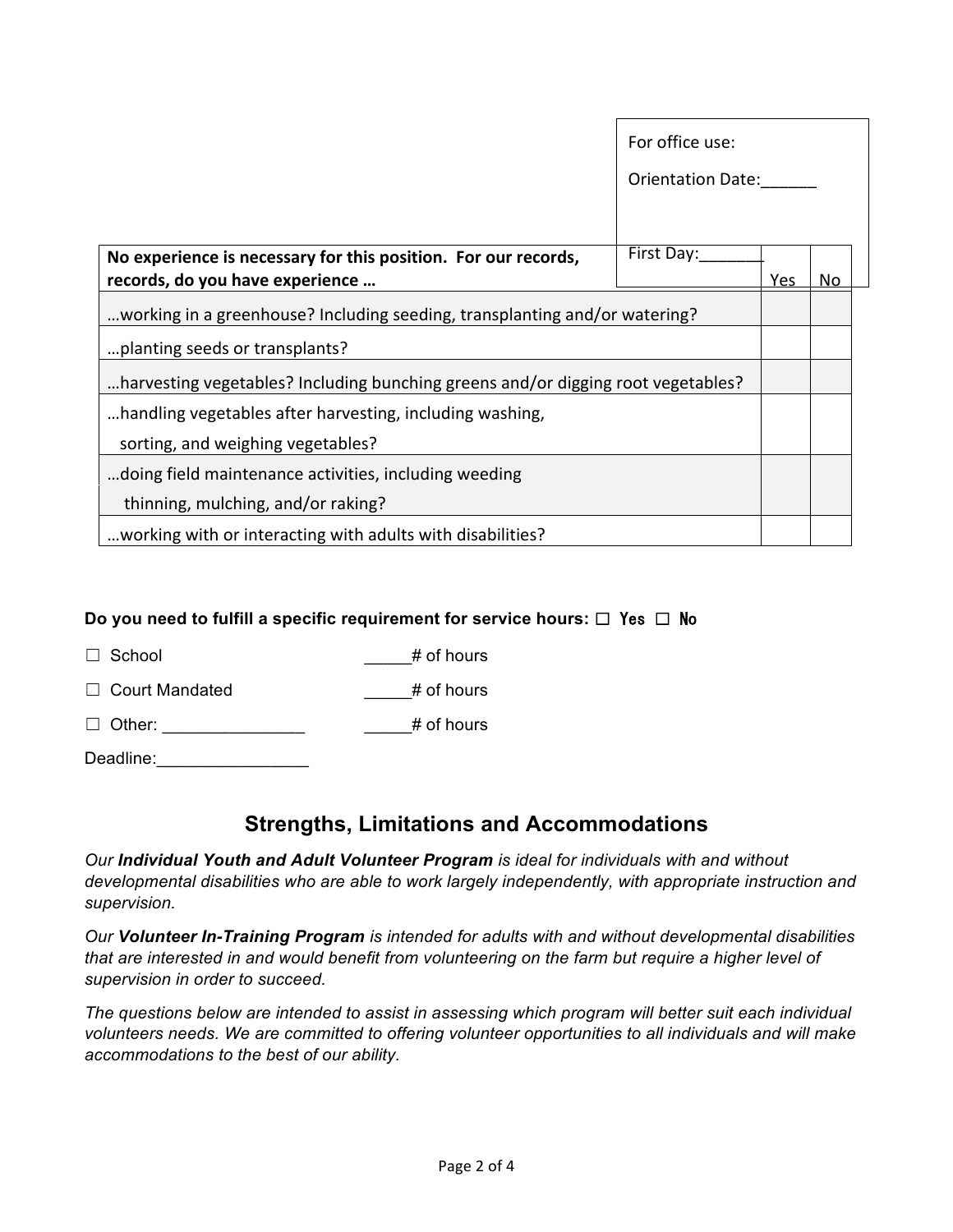**Please list your strengths and limitations as it applies to working cooperatively with others, following instructions and completing tasks independently.** 

\_\_\_\_\_\_\_\_\_\_\_\_\_\_\_\_\_\_\_\_\_\_\_\_\_\_\_\_\_\_\_\_\_\_\_\_\_\_\_\_\_\_\_\_\_\_\_\_\_\_\_\_\_\_\_\_\_\_\_\_\_\_\_\_\_\_\_\_\_\_\_\_\_\_\_\_\_\_\_\_\_\_

\_\_\_\_\_\_\_\_\_\_\_\_\_\_\_\_\_\_\_\_\_\_\_\_\_\_\_\_\_\_\_\_\_\_\_\_\_\_\_\_\_\_\_\_\_\_\_\_\_\_\_\_\_\_\_\_\_\_\_\_\_\_\_\_\_\_\_\_\_\_\_\_\_\_\_\_\_\_\_\_\_\_

\_\_\_\_\_\_\_\_\_\_\_\_\_\_\_\_\_\_\_\_\_\_\_\_\_\_\_\_\_\_\_\_\_\_\_\_\_\_\_\_\_\_\_\_\_\_\_\_\_\_\_\_\_\_\_\_\_\_\_\_\_\_\_\_\_\_\_\_\_\_\_\_\_\_\_\_\_\_\_\_\_\_

\_\_\_\_\_\_\_\_\_\_\_\_\_\_\_\_\_\_\_\_\_\_\_\_\_\_\_\_\_\_\_\_\_\_\_\_\_\_\_\_\_\_\_\_\_\_\_\_\_\_\_\_\_\_\_\_\_\_\_\_\_\_\_\_\_\_\_\_\_\_\_\_\_\_\_\_\_\_\_\_\_\_

**Please list your strengths and limitations as it applies to completing physical labor and working outside in different weather conditions for 2-5 hours at a time, with appropriate breaks.** 

\_\_\_\_\_\_\_\_\_\_\_\_\_\_\_\_\_\_\_\_\_\_\_\_\_\_\_\_\_\_\_\_\_\_\_\_\_\_\_\_\_\_\_\_\_\_\_\_\_\_\_\_\_\_\_\_\_\_\_\_\_\_\_\_\_\_\_\_\_\_\_\_\_\_\_\_\_\_\_\_\_\_

\_\_\_\_\_\_\_\_\_\_\_\_\_\_\_\_\_\_\_\_\_\_\_\_\_\_\_\_\_\_\_\_\_\_\_\_\_\_\_\_\_\_\_\_\_\_\_\_\_\_\_\_\_\_\_\_\_\_\_\_\_\_\_\_\_\_\_\_\_\_\_\_\_\_\_\_\_\_\_\_\_\_

\_\_\_\_\_\_\_\_\_\_\_\_\_\_\_\_\_\_\_\_\_\_\_\_\_\_\_\_\_\_\_\_\_\_\_\_\_\_\_\_\_\_\_\_\_\_\_\_\_\_\_\_\_\_\_\_\_\_\_\_\_\_\_\_\_\_\_\_\_\_\_\_\_\_\_\_\_\_\_\_\_\_

#### **Do you require the use of any of the following? (check all that apply)**

| $\Box$ Adaptive Equipment    | <b>Assistive Communication Device</b><br>$\Box$ |
|------------------------------|-------------------------------------------------|
| Please elaborate:            | <b>Wheel Chair</b><br>$\perp$                   |
|                              | Crutches, Cane or Walker<br>⊔                   |
|                              |                                                 |
| $\Box$ One-on-one support    |                                                 |
|                              |                                                 |
| Please check all that apply: |                                                 |
| $\Box$ Allergies             | <b>Sun Sensitivity</b><br>$\Box$                |
| Please list:                 | <b>Other Relevant Medical History</b><br>$\Box$ |
| $\Box$ Seizure History       |                                                 |

#### **Are there any other medical or physical conditions or special needs of the youth which The Red Wiggler staff should be made aware of?** Yes\_\_\_\_\_ No\_\_\_\_\_

\_\_\_\_\_\_\_\_\_\_\_\_\_\_\_\_\_\_\_\_\_\_\_\_\_\_\_\_\_\_\_\_\_\_\_\_\_\_\_\_\_\_\_\_\_\_\_\_\_\_\_\_\_\_\_\_\_\_\_\_\_\_\_\_\_\_\_\_\_\_\_\_\_\_\_\_\_\_\_\_\_\_

If yes, please explain: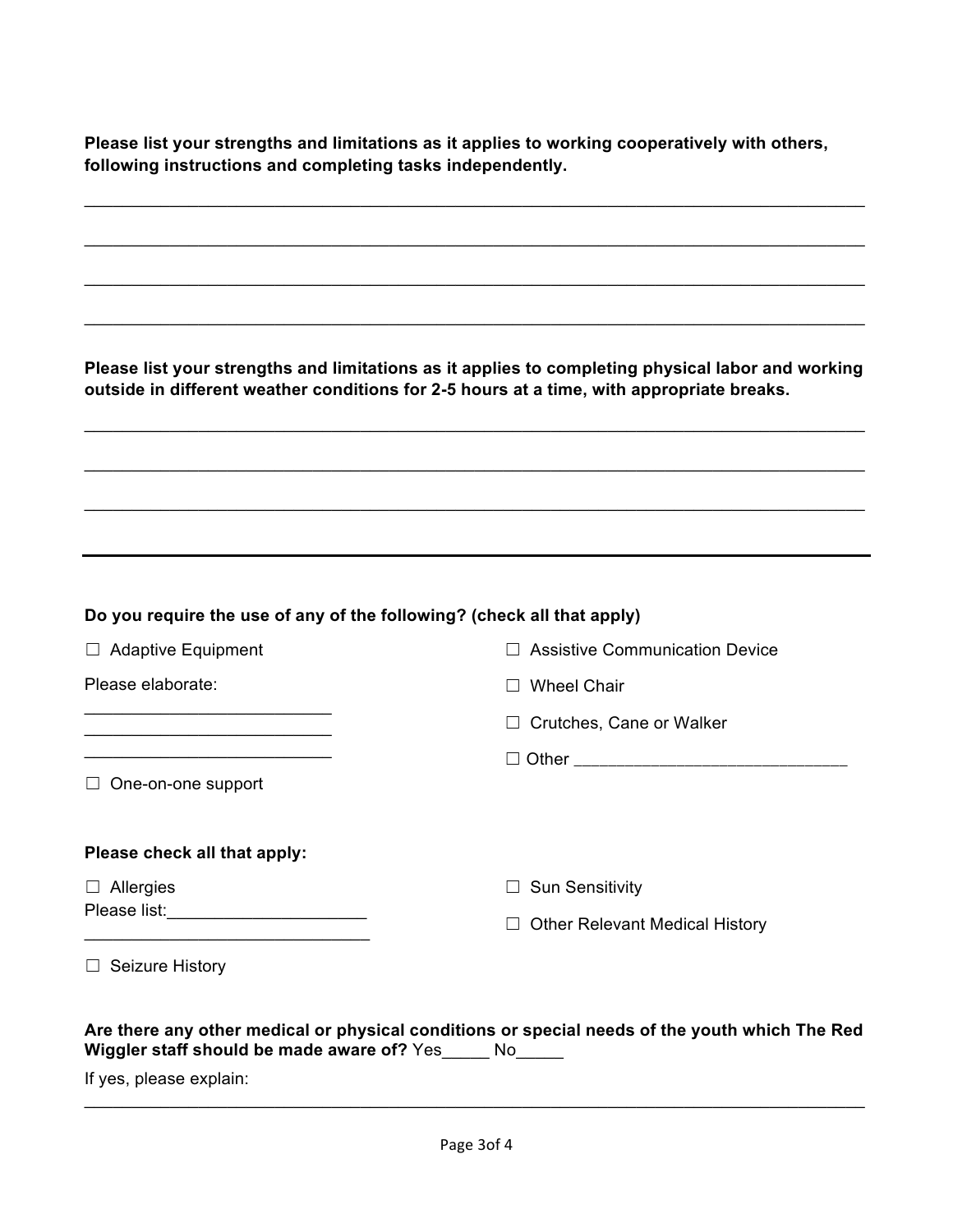### *Medical and Liability Release Memo of Understanding for the Policies and Procedures*

\_\_\_\_\_\_\_\_\_\_\_\_\_\_\_\_\_\_\_\_\_\_\_\_\_\_\_\_\_\_\_\_\_\_\_\_\_\_\_\_\_\_\_\_\_\_\_\_\_\_\_\_\_\_\_\_\_\_\_\_\_\_\_\_\_\_\_\_\_\_\_\_\_\_\_\_\_\_\_\_\_\_ \_\_\_\_\_\_\_\_\_\_\_\_\_\_\_\_\_\_\_\_\_\_\_\_\_\_\_\_\_\_\_\_\_\_\_\_\_\_\_\_\_\_\_\_\_\_\_\_\_\_\_\_\_\_\_\_\_\_\_\_\_\_\_\_\_\_\_\_\_\_\_\_\_\_\_\_\_\_\_\_\_\_ \_\_\_\_\_\_\_\_\_\_\_\_\_\_\_\_\_\_\_\_\_\_\_\_\_\_\_\_\_\_\_\_\_\_\_\_\_\_\_\_\_\_\_\_\_\_\_\_\_\_\_\_\_\_\_\_\_\_\_\_\_\_\_\_\_\_\_\_\_\_\_\_\_\_\_\_\_\_\_\_\_\_ \_\_\_\_\_\_\_\_\_\_\_\_\_\_\_\_\_\_\_\_\_\_\_\_\_\_\_\_\_\_\_\_\_\_\_\_\_\_\_\_\_\_\_\_\_\_\_\_\_\_\_\_\_\_\_\_\_\_\_\_\_\_\_\_\_\_\_\_\_\_\_\_\_\_\_\_\_\_\_\_\_\_ \_\_\_\_\_\_\_\_\_\_\_\_\_\_\_\_\_\_\_\_\_\_\_\_\_\_\_\_\_\_\_\_\_\_\_\_\_\_\_\_\_\_\_\_\_\_\_\_\_\_\_\_\_\_\_\_\_\_\_\_\_\_\_\_\_\_\_\_\_\_\_\_\_\_\_\_\_\_\_\_\_\_

### **Medical Release**

In the event that an emergency arise while volunteering at the Red Wiggler Community Farm requiring medical treatment, I authorize Red Wiggler to select and designate nurses, physicians, and / or surgeons to furnish medical and / or surgical care, and I authorize such surgical care as, in the judgment of a physician and / or surgeon holding a physician's surgeon certificate issued by the Board of Medical Examiners of the State of Maryland, as may be needed and proper. I absolve the RWCF and nurses, physicians, and / or surgeons selected and designated by them, from any and all liability for their acts rendered in good faith.

## *Volunteer Signature\_\_\_\_\_\_\_\_\_\_\_\_\_\_\_\_\_\_\_\_\_\_\_\_\_\_\_\_\_\_\_\_\_\_\_\_\_Date\_\_\_\_\_\_\_\_\_\_\_\_\_\_\_*

*If over 18 years of age*

## **Informed Consent**

I recognize and understand that the activities of my volunteer project or projects at Red Wiggler may be hazardous. I hereby expressly and specifically assume responsibility for any injury or harm resulting from these activities and release and discharge the Red Wiggler and representatives thereof from any and all liability for property damage, injury, illness, or death resulting from any volunteer activity.

# *Volunteer Signature\_\_\_\_\_\_\_\_\_\_\_\_\_\_\_\_\_\_\_\_\_\_\_\_\_\_\_\_\_\_\_\_\_\_\_\_\_Date\_\_\_\_\_\_\_\_\_\_\_\_\_\_\_*

*If over 18 years of age*

# **Policies and Procedures**

I have read and understand the policies and procedures of the Red Wiggler Community Farm.

# *Volunteer Signature\_\_\_\_\_\_\_\_\_\_\_\_\_\_\_\_\_\_\_\_\_\_\_\_\_\_\_\_\_\_\_\_\_\_\_\_\_Date\_\_\_\_\_\_\_\_\_\_\_\_\_\_\_*

*If over 18 years of age*

# *EMERGENCY CONTACT*

*Name:*